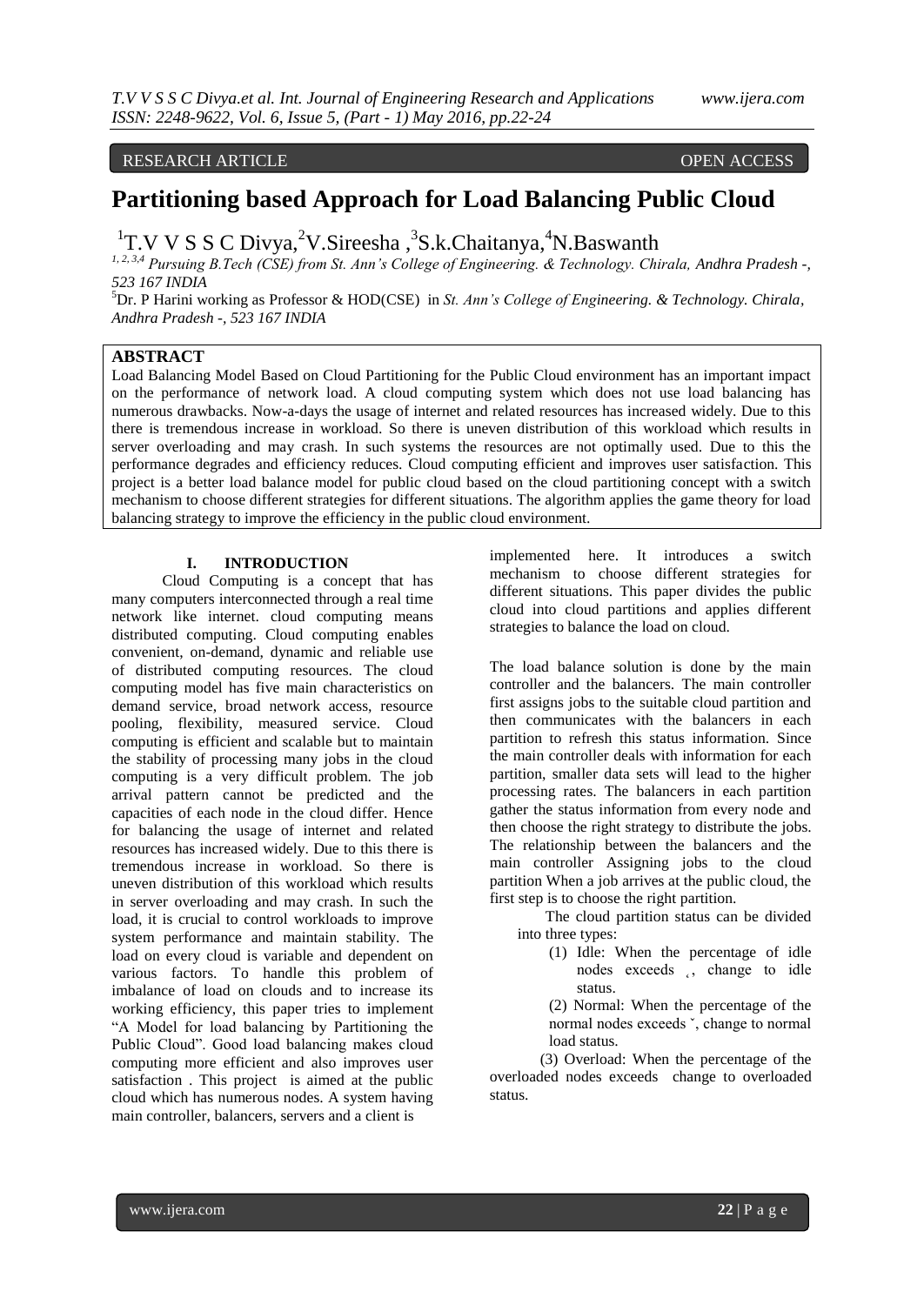# **II. RELATED WORK**

#### *II.I Existing System with Drawbacks*

Cloud computing is efficient and scalable but maintaining the stability of processing so many jobs in the cloud computing environment is a very complex problem with load balancing receiving much attention for researchers. Since the job arrival pattern is not predictable and the capacities of each node in the cloud differ, for load balancing problem, workload control is. crucial to improve system performance and maintain stability. Load balancing schemes depending on whether the system dynamics are important can be either static and dynamic . Static schemes do not use the system information and are less complex while dynamic schemes will bring additional costs for the system but can change as the system status changes. A dynamic scheme is used here for its flexibility.

#### *II.II Proposed System with Features*

Load balancing schemes depending on whether the system dynamics are important can be either static or dynamic. Static schemes do not use the system information and are less complex while dynamic schemes will bring additional costs for the system but can change as the system status changes. A dynamic scheme is used here for its flexibility. The model has a main controller and balancers to gather and analyze the information. Thus, the dynamic control has little influence on the other working nodes. The system status then provides a basis for choosing the right load balancing strategy.

The load balancing model given in this article is aimed at the public cloud which has numerous nodes with distributed computing resources in many different geographic locations. Thus, this model divides the public cloud into several cloud partitions. When the environment is very large and complex, these divisions simplify the load balancing. The cloud has a main controller that chooses the suitable partitions for arriving jobs while the balancer for each cloud partition chooses the best load balancing strategy.





#### **IV MODULES**

The Following modules are :

- $\triangleright$  User Module
- **Admin Module**

#### **User Module:-**

In this module, Users are having authentication and security to access the detail which is presented in the ontology system. Before accessing or searching the details user should have the account in that otherwise they should register first.

#### **Admin Module:**

 In cloud computing model admin can login into system and they can manage the servers in the module. Admin can check server status and they can balance the severs. Admin can accept the permissions which are send from user.

#### **V. RESULTS**

# **1. User Home Page** server1 hyderabad idle server2 chirala overloading server3 bapatla overloading Idle->It's free on work server al->It's have normal work on server

**2.Admin Home Page**



www.ijera.com **23** | P a g e